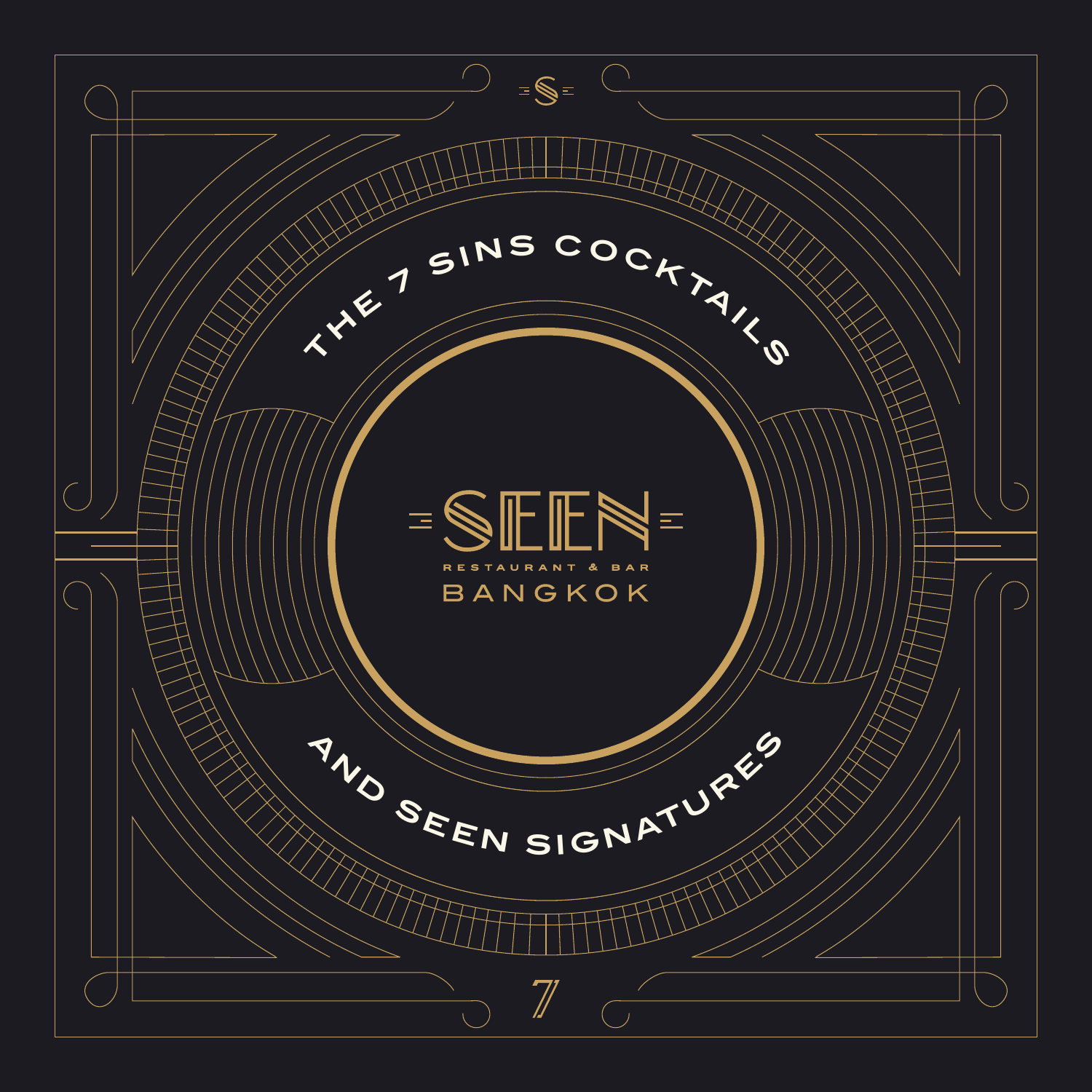**ANTISTICIAL** 





Lucifer is unafraid to defy convention. It takes another bold soul to order it. Made with premium blended whisky, the bottle-smoked cocktail gets its fiery hue from SEEN's home-made roselle syrup and tingling spiciness from cinnamon all ingredients bound together by the smoke.

SIN: **PRIDE**

養美

**Ingredients:** Monkey Shoulder Whisky, Grand Marnier, Roselle & Cinnamon Syrup, Orange Bitters, Smoke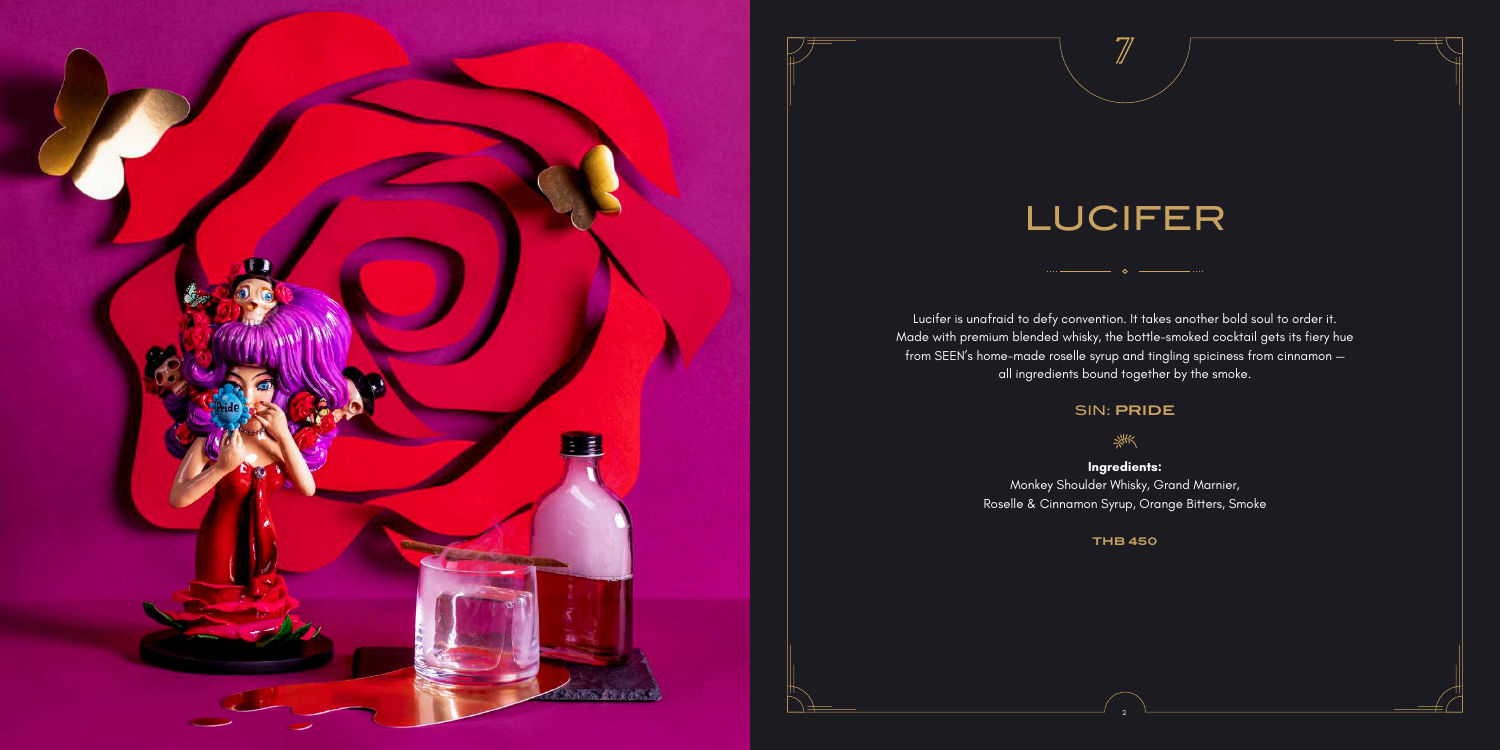

# MAMMON

Not one for sharing your cocktails? Mammon packs such a strong punch, lesser drinkers find it intimidating. Powerful yet smooth, it fuses several distinctive liquors together: bourbon, vermouth and Campari wrapped in a cloud of absinthe.

#### SIN: **GREED**

#### 美美

**Ingredients:** Wild Turkey Bourbon, Thai Basil Cold Brew Vermouth Rosso, Campari, Galangal Syrup, Absinthe Spray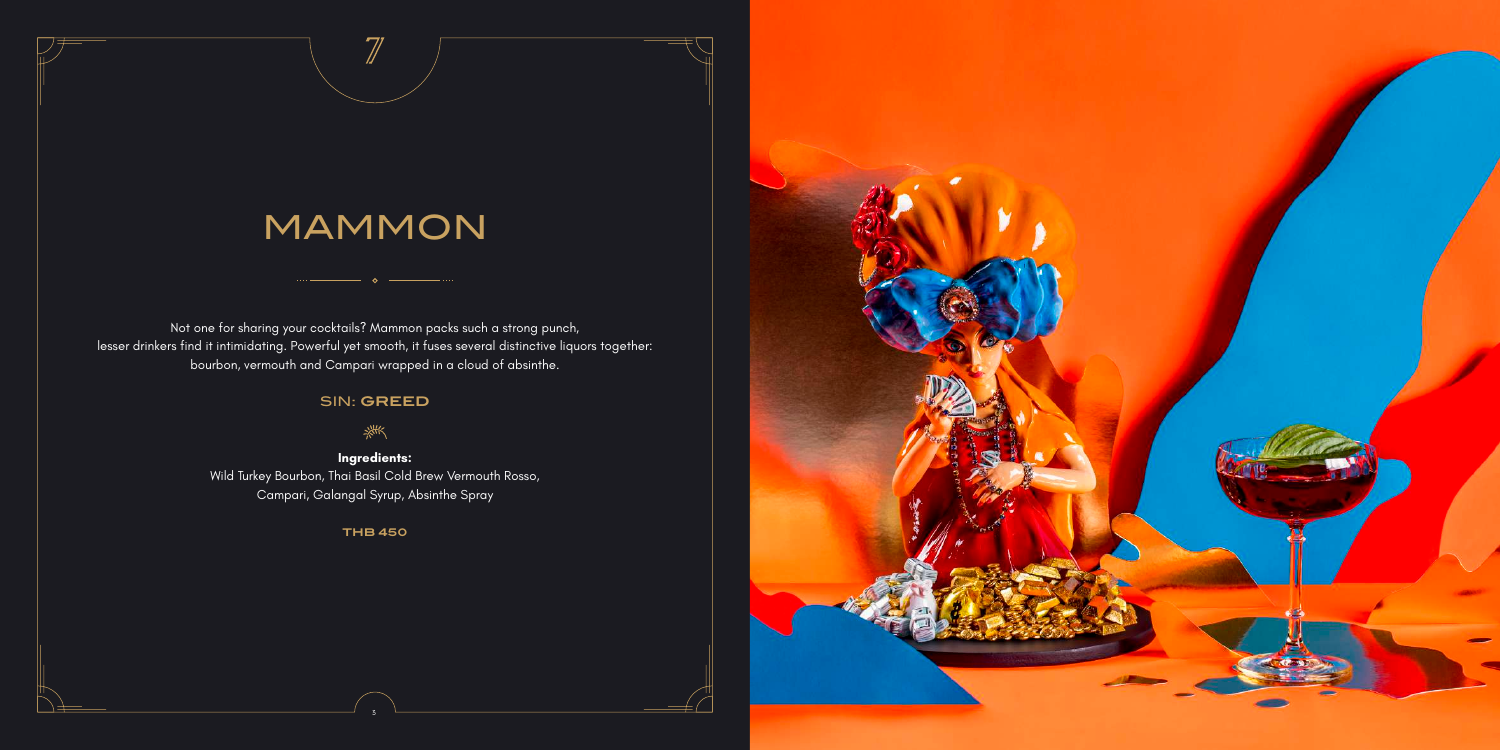



### LEVIATHAN

Like the mythical sea monster whose name it bears, Leviathan turns heads. Jewel-like blue lime caviar suspended in a glass of tequila and pandan juice, this striking cocktail will surely make a spectacle. Light and fresh, it turns up the flavour with herbs.

 $\overline{\mathbb{Z}}$ 

#### SIN: **ENVY**

茶

**Ingredients:** Sous Vide Chamomile-Infused Lunazul Tequila, Benedictine D.O.M., Pandan Juice, Blue Lime Caviar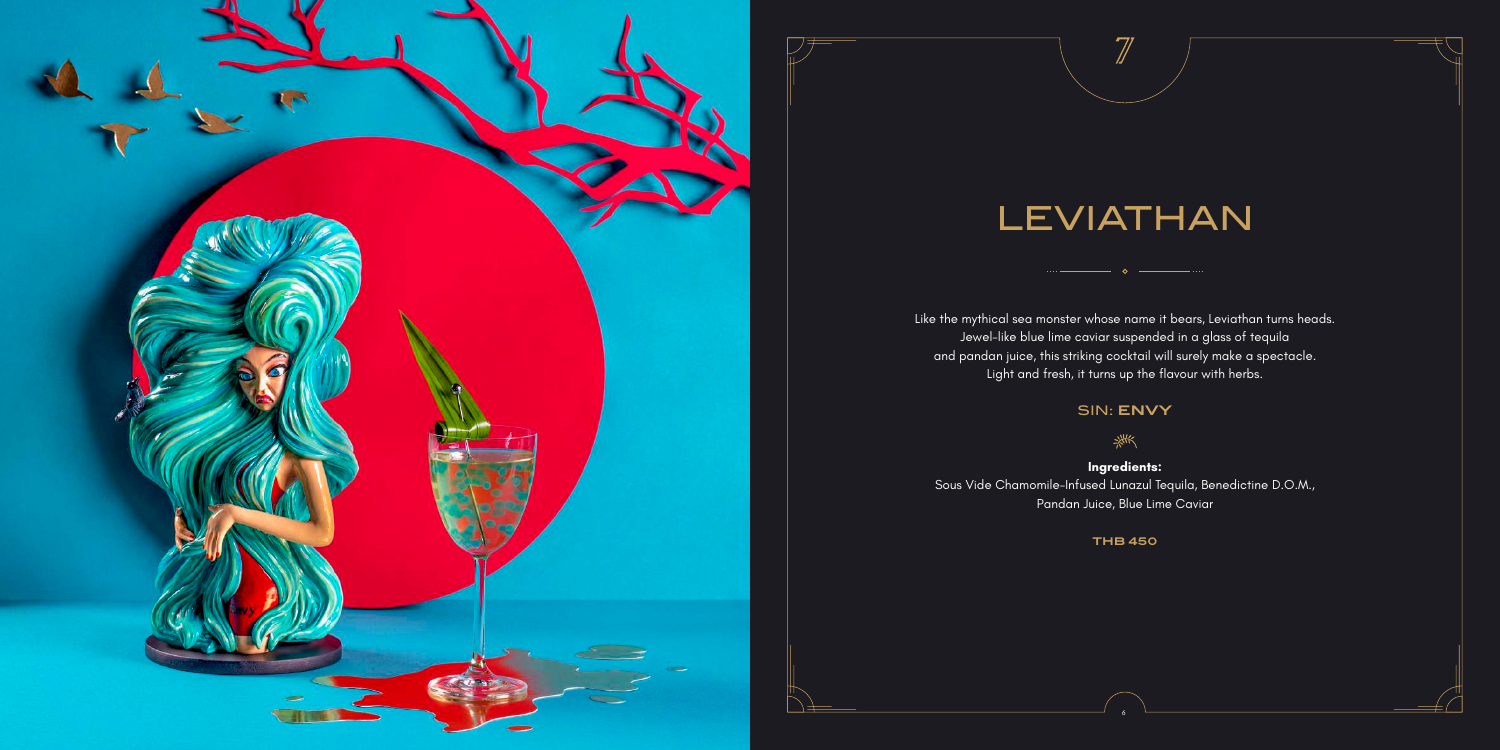

# BELPHEGOR

The smooth, carefree sweetness of the watermelon, tart notes of lime and grapefruit, sparkly bubbles exploding on your tongue — Belphegor promises instant gratification and endless summer without having to lift a finger.

#### SIN: **SLOTH**

#### 美美

**Ingredients:** Ketel One Vodka, Lime Juice, Watermelon & Thai Basil Syrup, Grapefruit Bitters, Tonic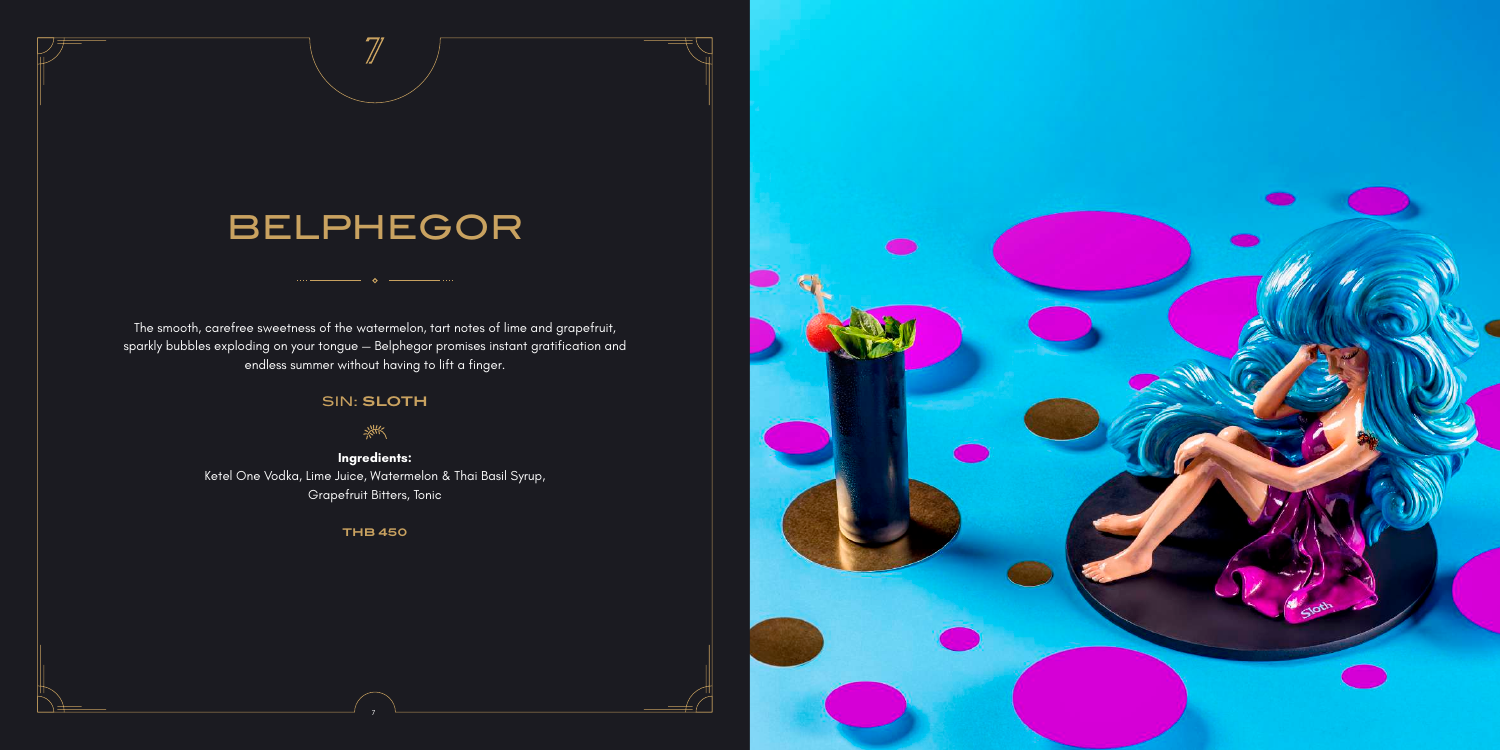

This low-ABV wine-based sipper topped with fresh fruit is dangerously addictive and easy to drink. Madeira adds complexity and dried-fruit richness, while a generous splash  $\overline{\phantom{a}}$  of cognac gives the cocktail an extra kick.  $\overline{\phantom{a}}$ 



### BEELZEBUB

#### SIN: **GLUTTONY**

紫

**Ingredients:** Morgan Bay Cellars Cabernet Sauvignon, Pierre Ferrand 1840, Madeira, Apple & Berry Nectar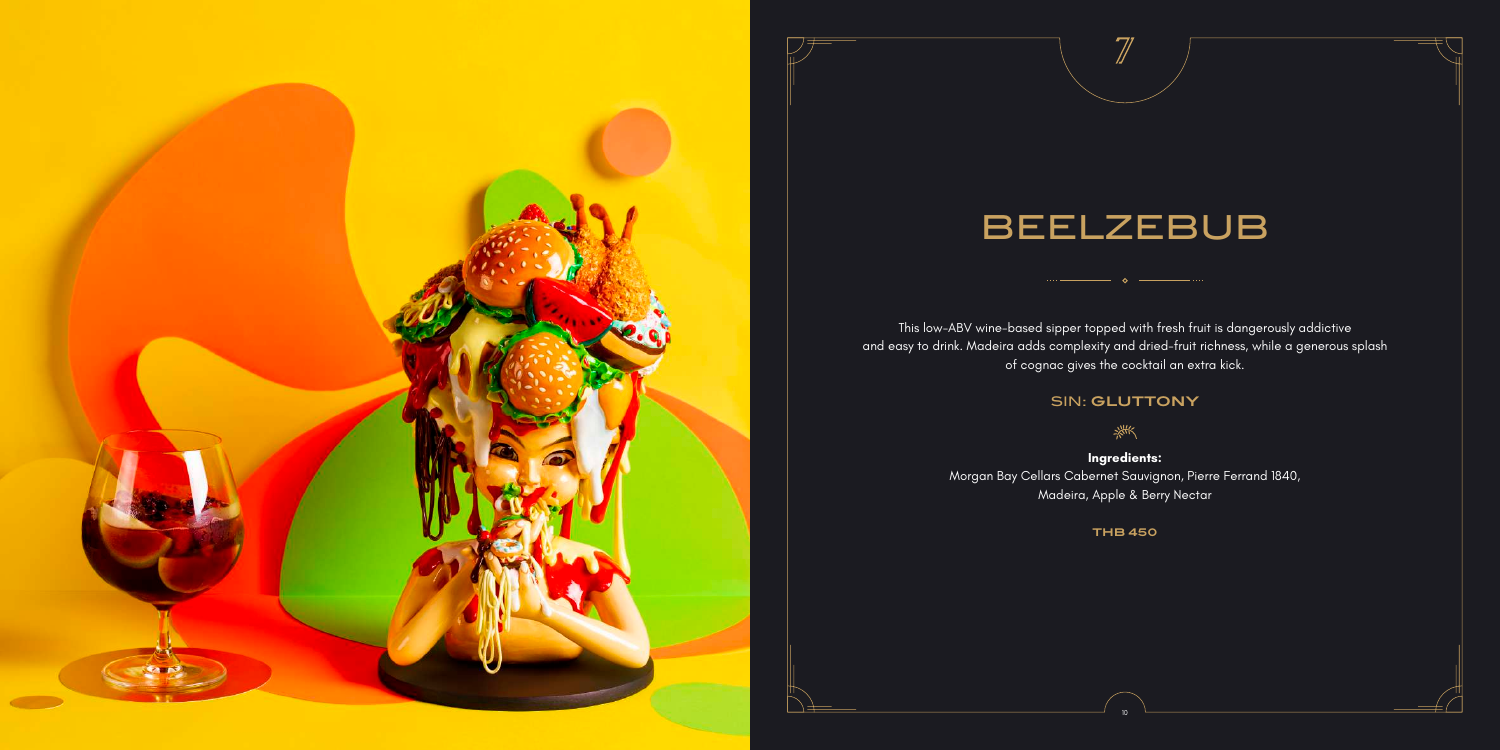

## **SATAN**

There's something dark simmering deep inside. Watch it erupt in an explosion of foam sitting atop a dramatic, rum-based cocktail. Appreciate the alchemy of masterful mixology with a hard-hitting combination of cold-brew coffee, coconut water and Maraschino cherry.

#### SIN: **WRATH**

#### 茶

**Ingredients:** Sous Vide Coffee-Infused Bacardi Ocho Rum, Luxardo Maraschino, Aromatic Coconut Water, Chocolate Bitters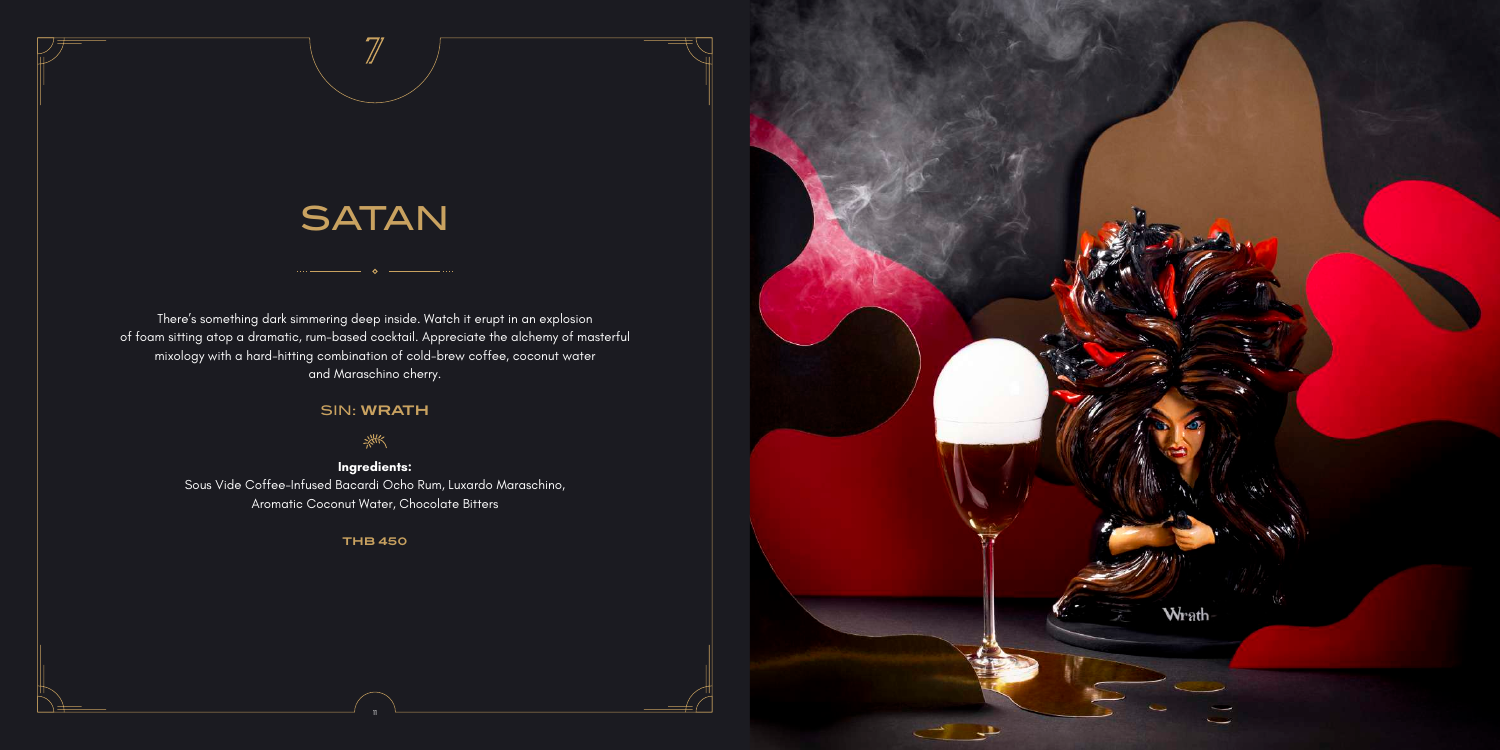



# ASMODEUS

Meet Asmodeus, your next crush. Egg glair so creamy it will turn you into a lovesick puddle. Wasabi-infused gin so bold, it will take your breath away. Do you think you can you handle the heat?

#### SIN: **LUST**

茶

**Ingredients:** Sous Vide Wasabi-Infused Tanqueray Gin, Pineapple Juice, Lemon Juice, Oba Syrup, Glair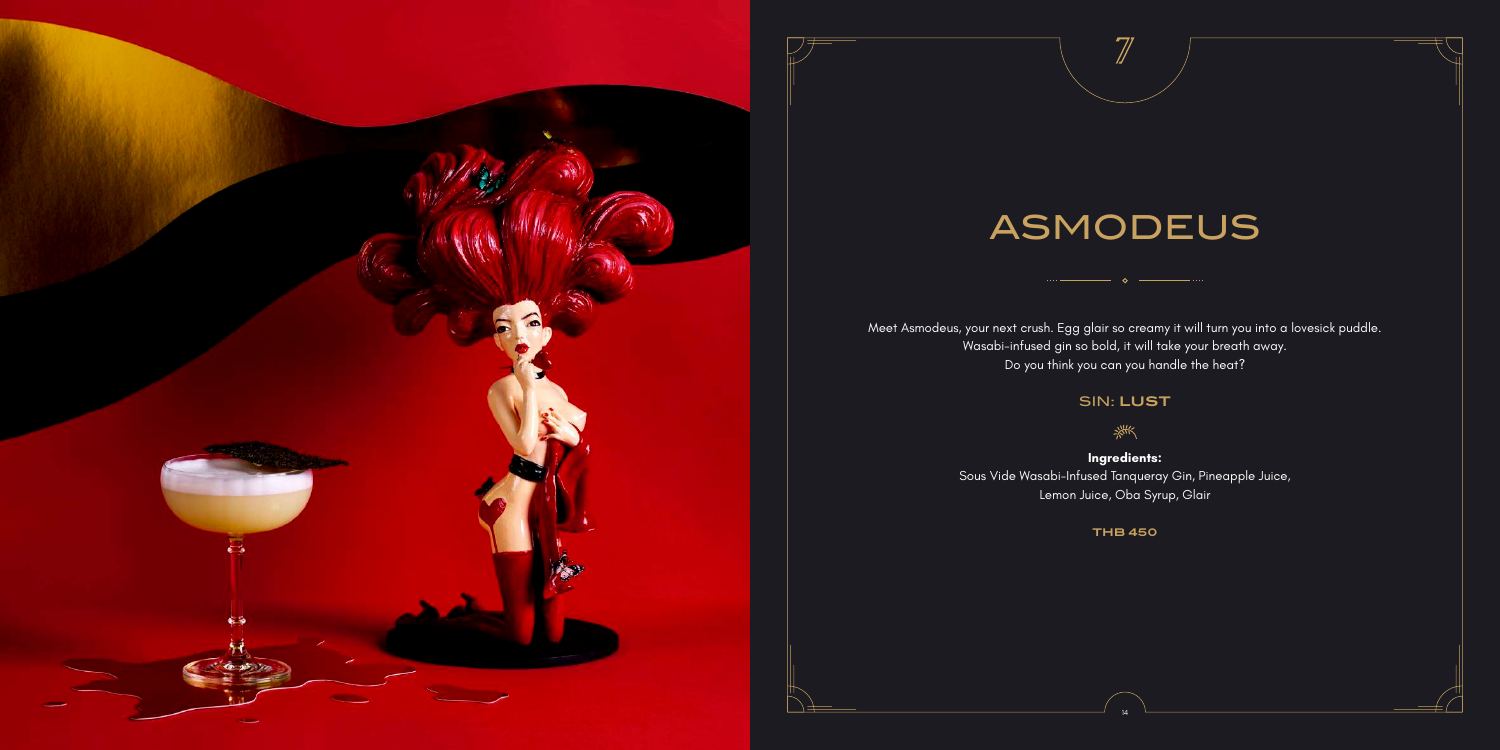### NEGRONI **\***

16

### MARGARITA

*Lunazul Tequila, Cointreau, Lime Juice, Syrup* **THB 390**



*Tanqueray Gin, Cinzano Rosso, Campari* **THB 390**





#### OLD FASHIONED

*Jack Daniel's, Syrup, Angostura Bitters* **THB 390**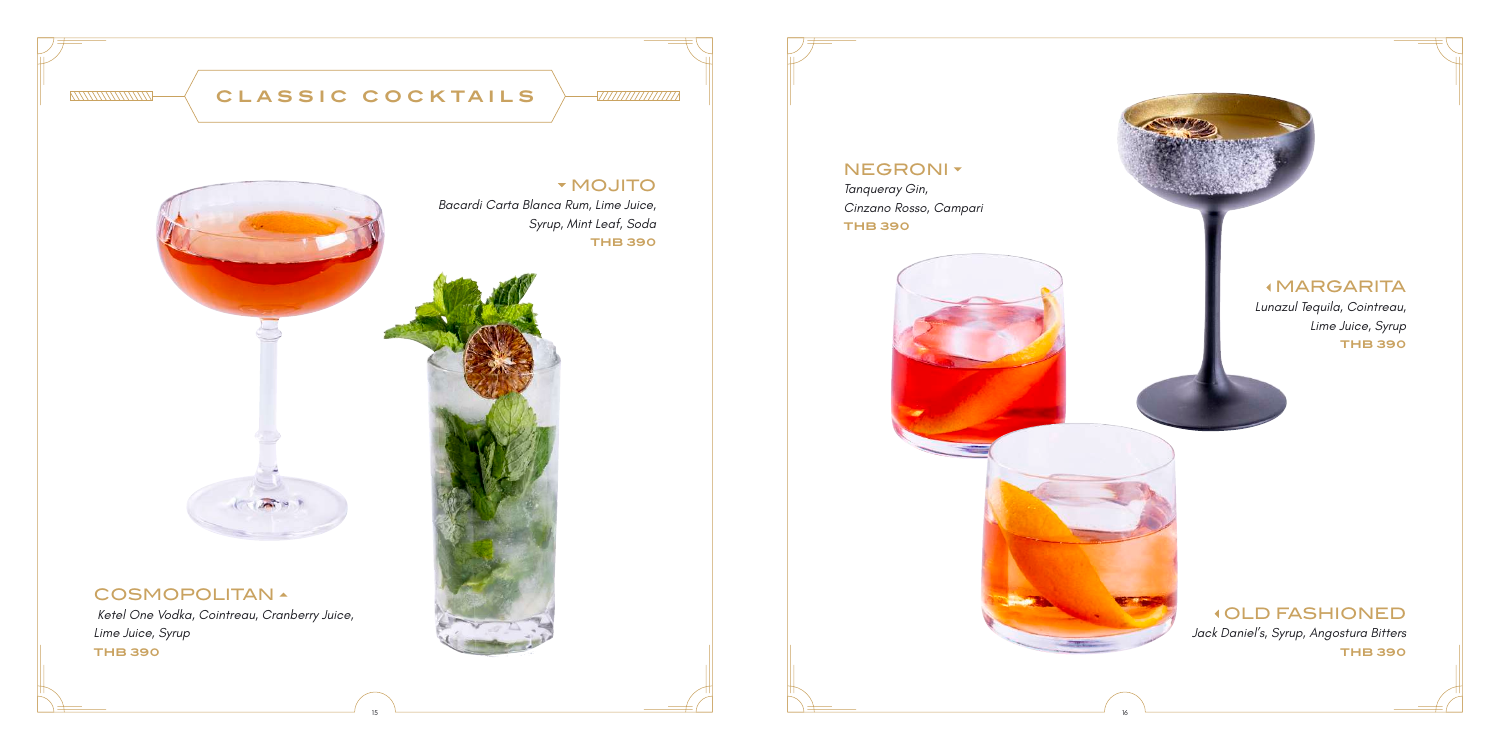*Pineapple Juice, Blueberry Puree, Elderflower Syrup, Lemon Juice* **THB 280**



#### PEACH & HOPS

*Orange Juice, Lemon Juice, Peach Puree, Beer-Flavoured Syrup* **THB 280**



### MAY IN THAI

*Orange Juice, Lime Juice, Orgeat Syrup, Rock Candy, Ginger Ale* **THB 280**



#### LADY MERMAID<sup>+</sup>

All prices are subject to government tax and 10% service charge.